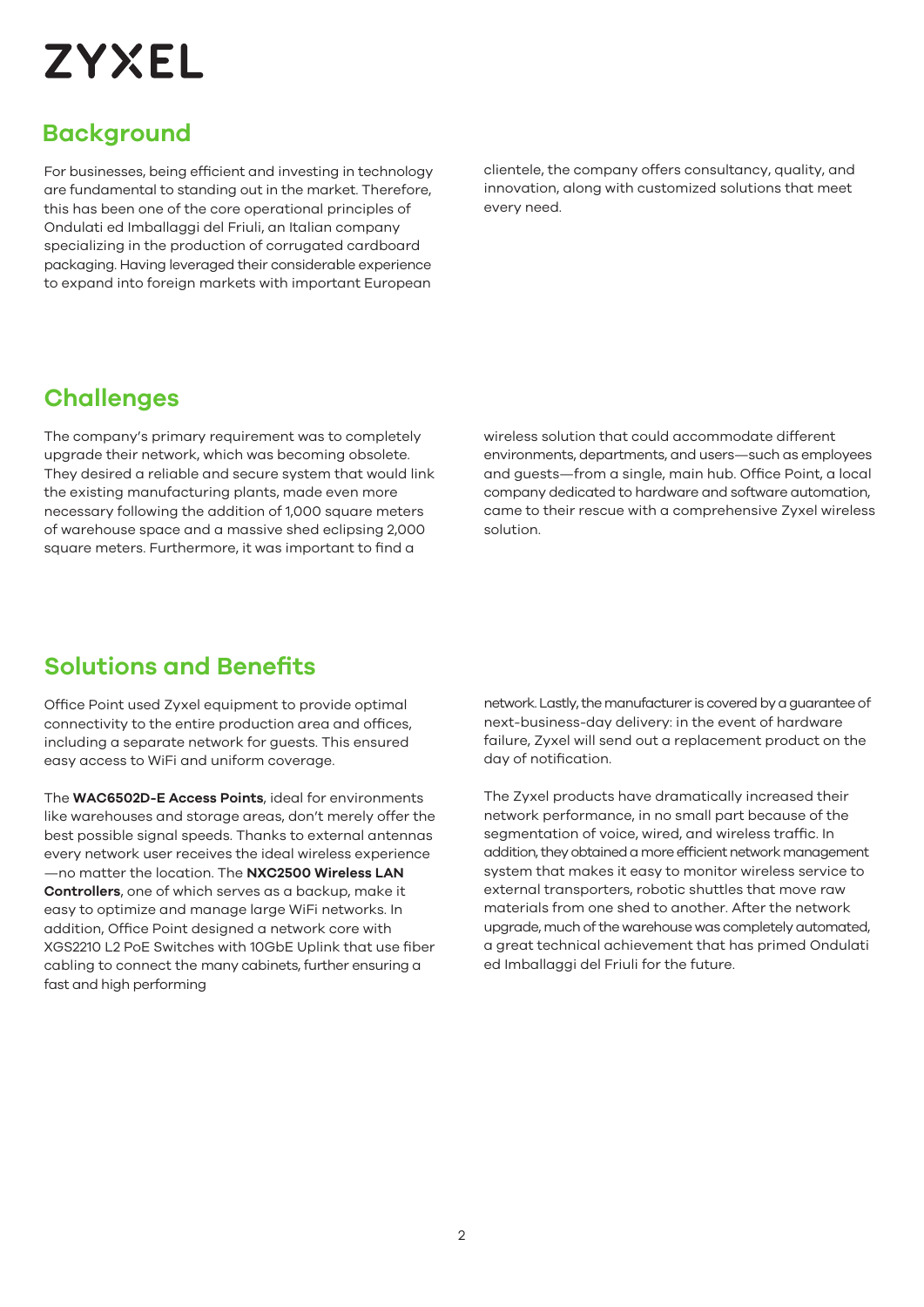

# **Products Used**

#### **NXC2500 • Wireless LAN Controller**



- Auto provisioning and centralized management of up to 64 APs\*
- Zyxel Wireless Optimizer for easy planning, deployment, and maintenance
- Advanced ZyMesh technology for streamlined AP deployment and WLAN extension
- Enhanced RF management with auto healing
- Flexible traffic forwarding with tunnel and distributed modes
- Comprehensive guest network management and granular access control
- \* Management of 64 APs is supported with firmware version 4.10 or later

#### **WAC6502D-E • 802.11ac Dual-Radio External Antenna 2x2 Access Point**



- NebulaFlex Pro allows users to switch among standalone, on-premises controller managed or intuitive Nebula cloud managed modes as needed
- Advanced IEEE 802.11ac delivers up to 1.2 Gbps combined data rates
- Industry-leading receive sensitivity as low as -100 dBm
- APFlex™, DCS, and tool-less bracket design streamline deployment
- Zyxel One Network is supported

#### **NWA5123-AC • 802.11ac Dual-Radio Unified Access Point**



- Ceiling- and wall-mountable design with optimized RF performance
- 2-in-1 standalone/managed AP design
- CAPWAP management supported
- Enterprise-class 2x2 802.11ac AP supports combined data rates of up to 1,200 Mbps
- Simple, speedy deployment with APFlex™ and Zyxel One Network utilities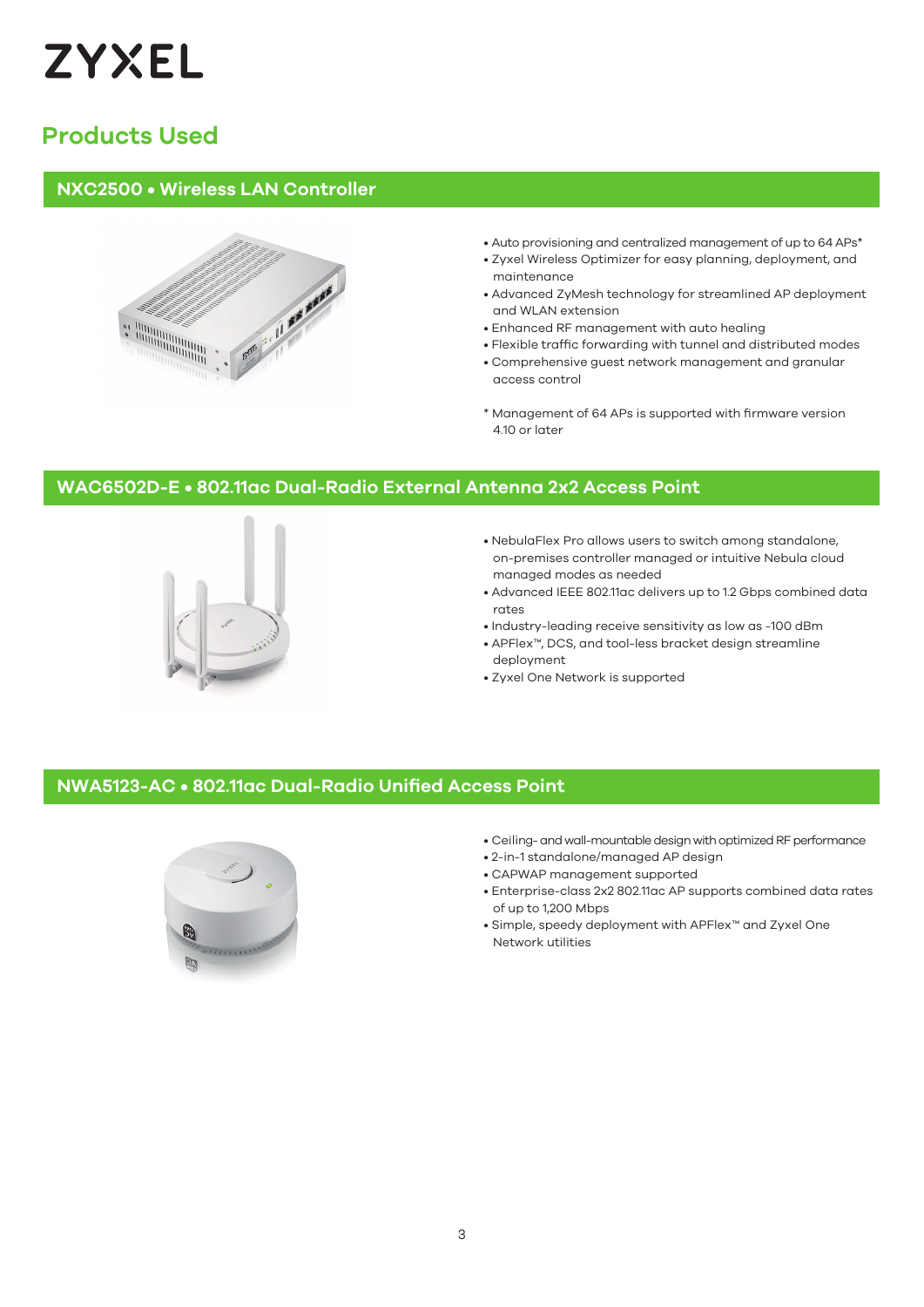# **ZYXEL**

#### **WAC6553D-E • 802.11ac Dual-Radio External Antenna 3x3 Outdoor Access Point**



- NebulaFlex Pro allows users to switch among standalone, on-premises controller managed or intuitive Nebula cloud managed modes as needed
- Dual-band 2.4-GHz and 5-GHz 802.11ac Wireless Access Point
- Designed with IP66-rated weather protection which is ideal for harsh outdoor environments
- Advanced IEEE 802.11ac delivers up to 1.75 Gbps combined data rates
- Industry-leading receive sensitivity as low as -102 dBm
- APFlex™ and DCS for streamlined deployment

## **GS2210-24HP • 24-port Gigabit L2 PoE Switch**



- High power budget of 375 W
- L2 multicast, IGMP snooping, MVR, and voice VLAN for convergence
- Enhanced network protection with IP source guard, DHCP snooping, ARP inspection, and CPU protection
- L2, L3, and L4 filtering, MAC freeze, port isolation, and guest VLAN for improved isolation and access control

#### **XGS2210-52HP • 48-port GbE L2 PoE Switch with 10GbE Uplink**



- Physical stacking up to 2 units and 96 Gigabit ports
- Gigabit connectivity plus four SFP+ ports
- VLAN communication through access switch by static routing feature
- Supports sFlow that analyzes client behavior
- PoE models comply with IEEE 802.3at PoE Plus with high power budget